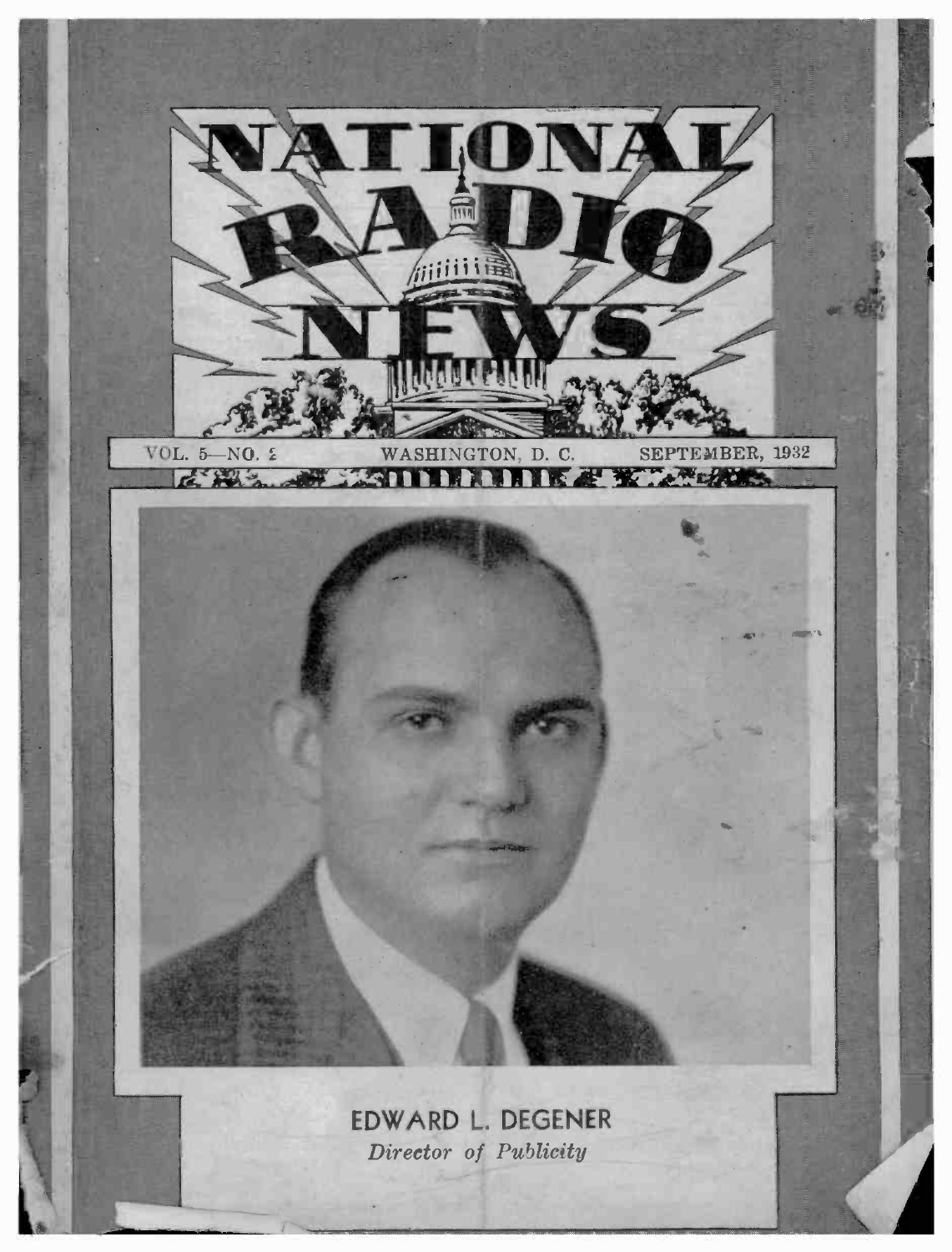### MEN BEHIND THE GUNS AT N. R. I.

### 大きい EDWARD L. DEGENER

THE first employee to come to work for N. R. I. shortly after Mr. Smith and Mr. Haas started what was destined to become the largest home-study Radio school in the world, was E. L. Degener, our present Publicity Director. In point of service therefore, Mr. Degener is the oldest employee at the National Radio Institute.

Uncle Sam's entrance in the World War back in 1917, brought Degener to Washington from Illinois to work for the Identity Section of the War Department. He had previously attended high school in Percy, Ill., and taken a course in bookkeeping and stenography at Brown's Business College, Centralia, Ill. While working for the Government, he studied Civil Engineering at George Washington University. He resigned from the Government Service to join the Student Army Training Corps, organized at the University for the purpose of training college students to become commissioned officers. The war ended, however, before Mr. Degener could receive a commission.

In December, 1918, Mr. Degener began to work for the N. R. I. and he has been with us ever since. Among the many positions he has held in his fourteen years with the Institute may be listed that of Bookkeeper, Auditor, Student Service Director, Sales Director, Office Manager, and Publicity Director.

Every N. R. I. student and graduate has benefitted from Mr. Degener's competent handling of many of the important problems that constantly arise in running a school the size of the N. R. I. In his present position as Publicity Director he has the important job of keeping the name of the National Radio Institute and its students and graduates constantly before the members of the Radio Industry and the general public.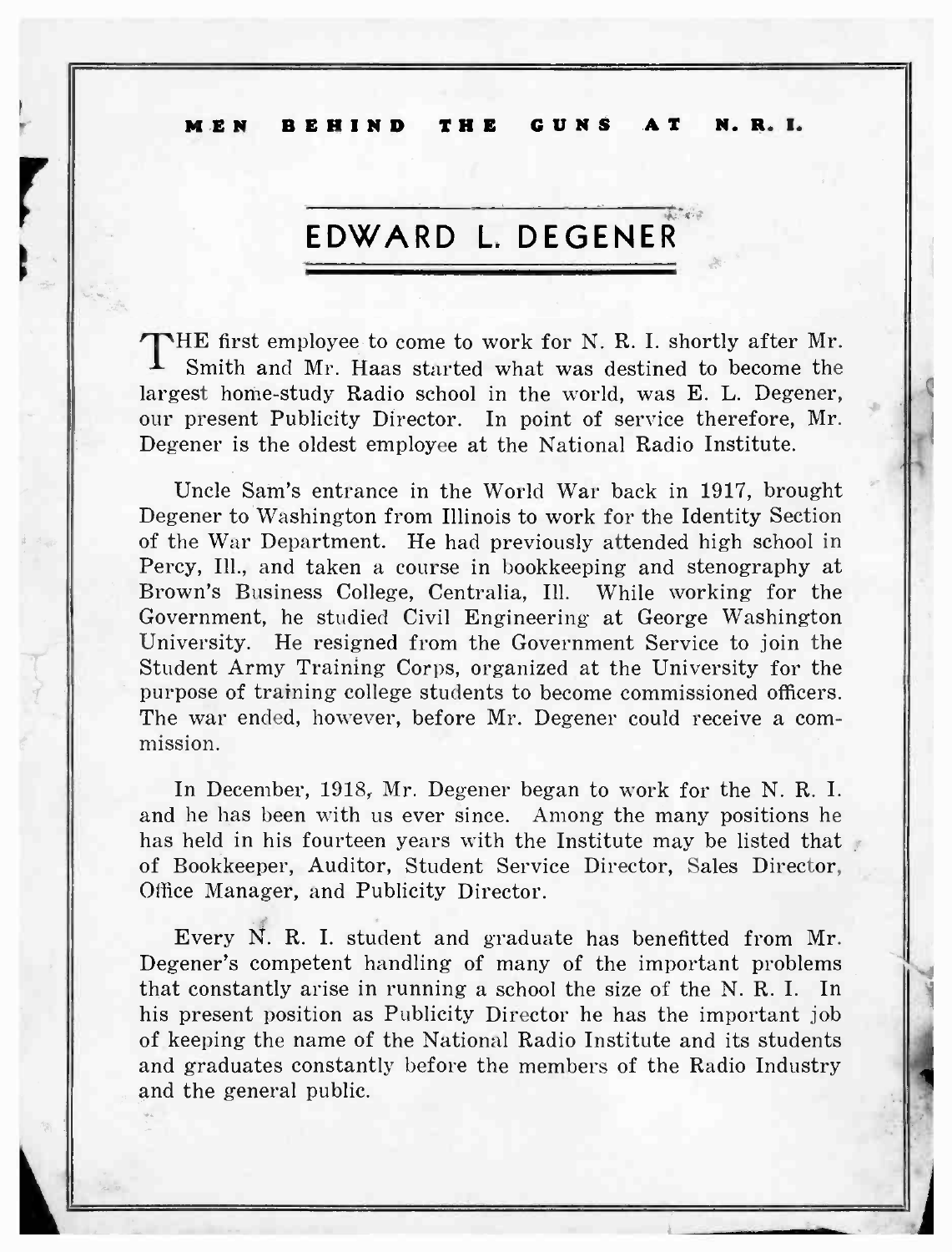4-

## CHARACTERISTICS of the NEW DOUBLE DIODE<sup>®</sup>TRIODES Nos. '55 and '85

IHESE new vacuum tubes are designed to perform the simultaneous functions of a diode detector, triode amplifier and automatic volume control.

Type '55 is a heater type tube designed for  $\frac{\text{tained}}{\text{fixed voltage}}$ . 2.5 volt operation. Type '85 is a universal on the D.C. power heater type tube designed for A.C., D.C. or storage battery operation.

Both these tubes employ two diodes and a a resistor in the detector circuit. triode in a single bulb. The two diode plates are placed symmetrically around the cathode, the sleeve of which is common to the triode unit. Each diode has its own base pin.

In operation the two diodes and the triode are independent of each other except for the common cathode sleeve, which has one emitting surface for the diodes and another for can the triode. This independence of operation permits unusual flexibility in circuit arrangement and design.

For example, the diodes of these tubes can perform at the same time the functions of detection and of automatic volume control with eircuit. Time delay action is, of course, de-<br>sensitivity control and time delay action con-<br>termined by the use of a resistance and confined to the automatic volume control circuit;<br>while at the same time the triode may be used as an amplifier under its own optimum conditions.

#### APPLICATION

trol voltage as compared with the full-wave<br>arrangement. For detection the diodes may be utilized in a full-wave circuit or in a half-wave circuit. In the latter case, one plate only or the two plates in parallel may be employed. The use of the half -wave arrangement will provide approximately twice the automatic volume con-

For amplification the triode may be em-<br>ployed in conventional circuit arrangements. use is always necessary.

#### J. A. DOWIE Chief Instructor

Grid bias for the triode (depending upon circuit design) may be obfixed voltage tap supply or may be



obtained by utilizing the variable voltage drop caused by the rectified current flowing through

For automatic volume control the controlling bias voltage may be obtained by either of two general methods. In one case, the required voltage is obtained from the detector eircuit by utilizing the voltage drop caused<br>by the rectified current flowing through a resistor in the detector circuit. In the other case, the required  $\bullet$  voltage is obtained by utilizing one diode for the sole purpose of automatic volume control.

This latter method is of particular interest since it confines the sensitivity and time delay function to an automatic volume control circuit. Time delay action is, of course, determined by the use of a resistance and con-<br>denser combination having the desired time<br> $\frac{d}{dt}$ constant. The sensitivity control action is determined by applying a negative voltage to the automatic volume control diode plate of such a value as to acc mplish the desired re- duction.

Complete shielding of detector circuits em-<br>ploying these tubes is generally necessary to proying these takes is sensoring between the diode circuits and the circuits of other stages. In the case of full-wave detection with circuits balances to ground, shielding and I.F. by -pass filters are not theoretically required. However, due to the practical difficulties of circuit balancing, their use is desirable. In the case of half-wave detector circuits, their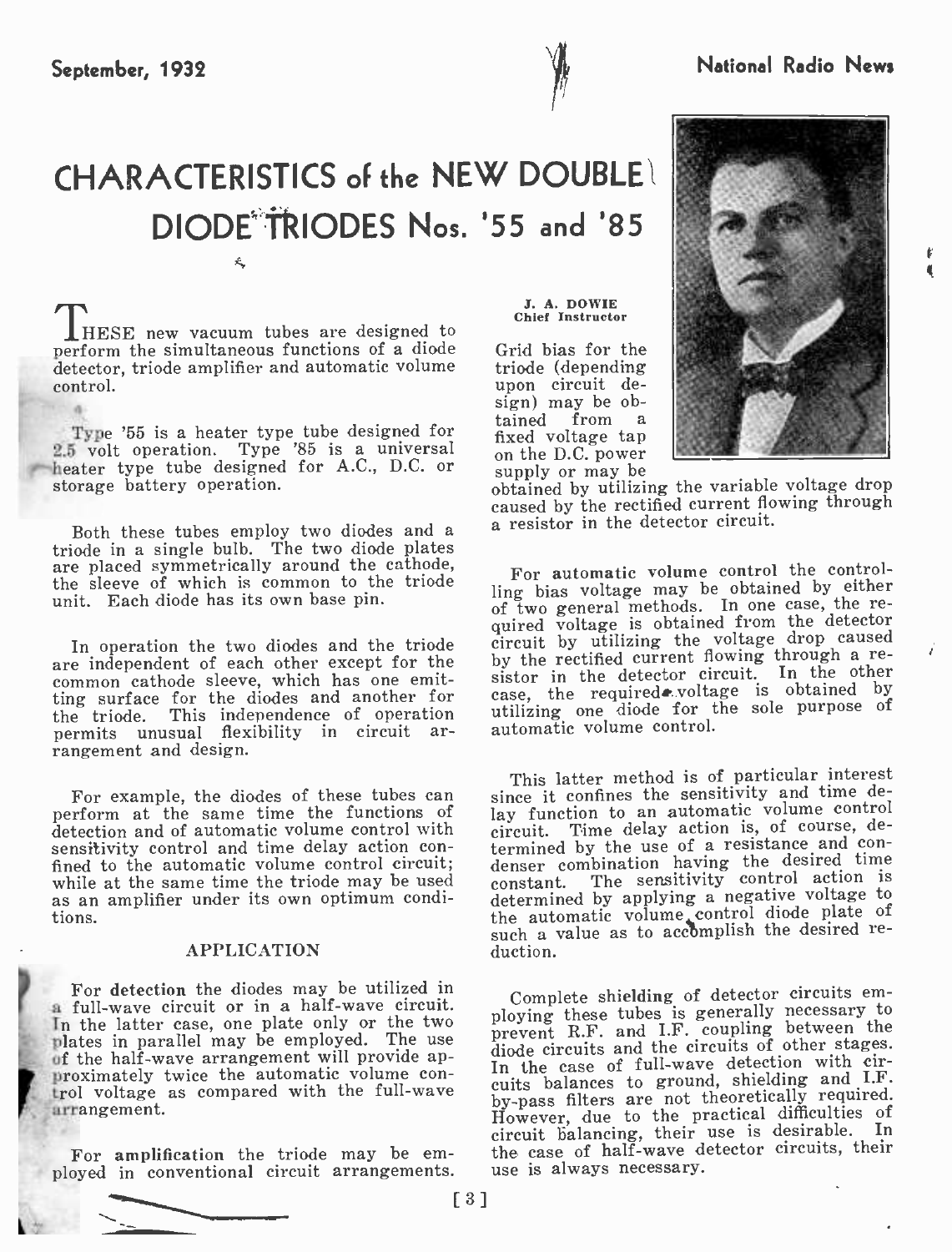National Radio News September, 1932



### ARE YOU AFRAID OF OLD AGE ?



### EMINENT SCIENTIST DIES

READ an Insurance Company's advertisement the other day which stressed the importance of setting aside a definite sum periodically against the uncertainties of the future.<br>Can you picture anything quite so sad as

an elderly couple, dependent for a meager living upon their children, their other relatives,<br>or upon public charity?<br>Most young fellows pass off such an un-

Most young fellows pass off such an un-<br>happy vision by saying, "That will never happen to me." The minority heed the warning, pee the "handwriting on the wall," and take

positive steps to preclude such possibilities.<br>What is the best insurance against poverty<br>in later years? Money in the bank? Yes,<br>a very good idea. A policy in a good insur-<br>ance company, which will pay so much a<br>month aft month after you reach a certain age? very good. But the best bet of all is training, your Radio training.

your Radio training.<br>It will not only make possible your savings on<br>in bank, your purchase of the proper insur-<br>ance policy to provide an income, but it will provide employment, possibly in a business of<br>your own, years aligr the physical strain of other types of work would have forced you<br>into involuntary retirement. into involuntary retirement.<br>Insure yourself with Radio training. You

are studying now--continue to study. Study<br>harder. Think of those future days--those days of old age, to which all of us must<br>eventually come. Will you support yourself and those who may be dependent upon you, or will you be a dependent? Properly pave the way to the future and you have nothing to fear of old age.

IT was with deep regret that National Radio News learned of the death of Dr. George Kimball Burgess, Director of the United States Bureau of Standards.

Dr. Burgess was born at Newton, Mass., January 4, 1874. He was educated in the public schools of his town, the Massachusetts Institute of Technology and the University of Paris. He later served on the faculties of the Universities of California and Michigan.

President Harding appointed Dr. Burgess to the post of Director of the Bureau of Standards in April, 1923. In his nine years of service Dr. Burgess was particularly interested in every field in which the bureau could co- operate with American Industry toward the solution of scientific and technical problems.

Dr. Burgess was stricken at his desk and. death came within an hour. Our country—the world has lost an eminent scientist.

 $f\in\mathcal{G}$ 

President.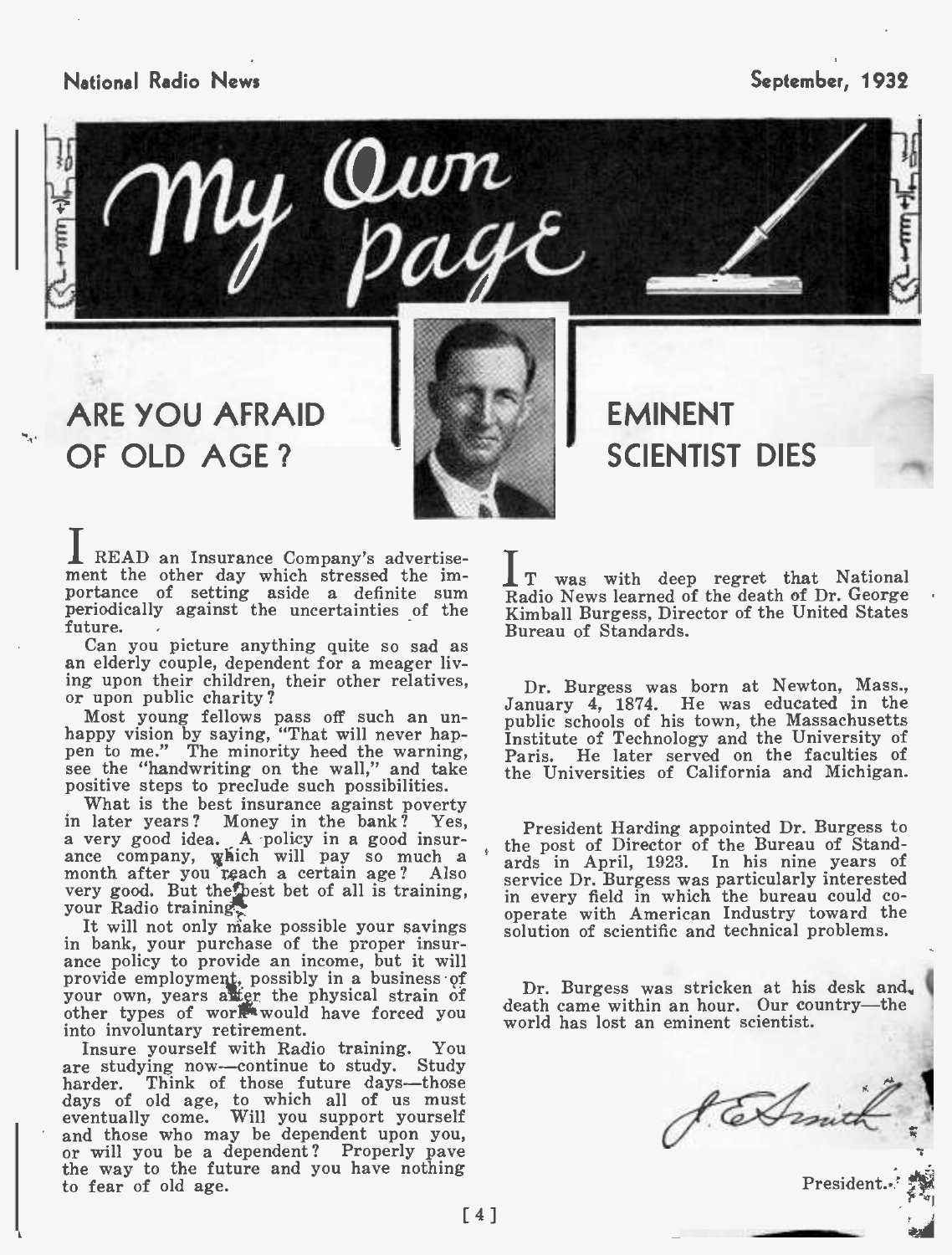### PHILCO MODEL 71 SERIES

SERVICE RPAT. SHEET

RADIO-TRICIAN

The Philco Radio of the 71 series is a seven tube super- heterodyne, employing the high efficiency 6.3 volt filament tubes, automatic volume control and pentode output. The chassis is made in two different types, one known as the <sup>121</sup>code, employing a single dynamic speaker, and the other known as the 221 code, employing twin dynamic speakers.<br>These code numbers appear on the radio chassis as a part of the model number. Chassis of one code are not inte quency used in adjusting the superheterodyne circuit of the <sup>71</sup>series is 260 kilocycles. The power consumption of the various models is as follows:

O COMPI

| <b>Chassis</b><br>$71 - 121$ | Volte<br>115 | <b>Cycles</b><br>50-60 | Watte<br>63 | СG                                   |  |
|------------------------------|--------------|------------------------|-------------|--------------------------------------|--|
| $71 - 221$                   | 115          | 50-60                  | 80          |                                      |  |
| 71A-121                      | 115          | 25-40                  | 65          |                                      |  |
| 71A-221                      | 115          | 25-40                  | 85          | $SG = Screen$ Grid<br>$F =$ Filament |  |
| 71E-121                      | 230          | 50-60                  | 63          | $CG = Control$ Grid<br>$P = Plate$   |  |
| 71E-221                      | 230          | 50-60                  | 80          | Fig. 1-Tube Sockets                  |  |



**T** 

Service Data in separate binders remove page carefully; trim on dotted line

į

......

#### Table 1-Tube Socket Data\*-A.C. Line Voltage 115 Volts

|      |                 |                          |                       | $\sim$                              |                                      |                         |
|------|-----------------|--------------------------|-----------------------|-------------------------------------|--------------------------------------|-------------------------|
| Type | Tube<br>Circult | Filament<br>Volte-F to F | Plate<br>Volta-P to K | <b>Screen Grid</b><br>Volto-SG to K | <b>Control Grid</b><br>Volta-CG to K | Cathode<br>Volta-K to F |
|      |                 | 6.3                      | 245                   | 90                                  |                                      | $_{20}$                 |
| 36   | Det. Osc.       | 6.3                      | 235                   | 90                                  | 2.3                                  | 20                      |
| 44   |                 | 6.3                      | 255                   | 90                                  |                                      | 20                      |
| 37   | Det. Rect.      | 6.3                      |                       |                                     | $\cdots$                             | 15                      |
| 44   | Audio           | 6.3                      | 50                    | 50                                  |                                      | 20                      |
| 42   | Output          | 6.3                      | 250                   | 260                                 |                                      | 15                      |
| 80   | Rectifier       | 5.0                      | 365/plate             | $\cdots$                            | $\cdots$                             | $\sim$                  |

. All of the above readings were taken from the under side of the chassis, using test prods and leads with a suitable A.C. voltmeter for filament voltages and bight residence multi-range D.C. voltmeter for all other readin

|          |                    | Table 2-Power Transformer Data |                                        |                         |       | Table 3-Resistor Data             |               |              |               |
|----------|--------------------|--------------------------------|----------------------------------------|-------------------------|-------|-----------------------------------|---------------|--------------|---------------|
| Term-    | A.C.               | <b>Circuit</b>                 | Color                                  | No. on                  | Power | Resistance                        |               | Color        |               |
| insis    | Volte              |                                |                                        | Figs. $4 & 5$ (Watts)   |       | (Ohme)                            | <b>Body</b>   | TIp          | Dot           |
|          |                    |                                |                                        | $\circledast$           |       | 185 & 245                         | Round         | Tubular      |               |
| $1 - 2$  | 105 to 125 Primary |                                | White                                  | ⊛                       | .5    | 1.000                             | Brown.        | <b>Black</b> | Red           |
|          |                    |                                |                                        |                         | .5    |                                   | $5.000$ Green | Black        | l Red         |
|          |                    |                                |                                        |                         | (Twin | Speaker) 5,620 Round              |               | Tubular      |               |
| $3 - 5$  | 6.3                | Filament                       | Black                                  |                         | .5    | 10,000                            | Brown         | Black        | Orange        |
|          |                    |                                |                                        | $\circledast$ esago     | 3.    | 13,000                            | Brown         | Orange       | <b>Orange</b> |
| $6 - 7$  | 5.0                | Filament of 80                 | Light Blue                             |                         | .5    | 15,000                            | Brown         | Green        | Orange        |
|          |                    |                                |                                        |                         | .5    | 25.000                            | <b>Red</b>    | Green        | Orange        |
| $8 - 10$ | 685                | Plates of 80                   | Yellow                                 |                         |       |                                   |               |              |               |
|          |                    |                                |                                        | $^{\circledR}$          | .5    | (Twin<br>Speaker)<br>51,000 Green |               | Brown        | Orange        |
| 4        | .                  |                                | Center Tap of 3-5  Black Yellow Tracer |                         | .5    | 70.000                            | <b>Violet</b> | Black        | <b>Orange</b> |
|          |                    |                                |                                        | $\frac{\omega}{\omega}$ | .5    | 99.000                            | White         | White        | Orange        |
| 9        |                    |                                | Center Tap of 8-10 Yellow Green Tracer | ☜                       | .5    | 490,000 [Yellow]                  |               | <b>White</b> | Yellow        |
|          | $\cdots$           |                                |                                        | 17) B (13               | .5    | 1,000,000 Brown                   |               | Black        | Green         |



[5]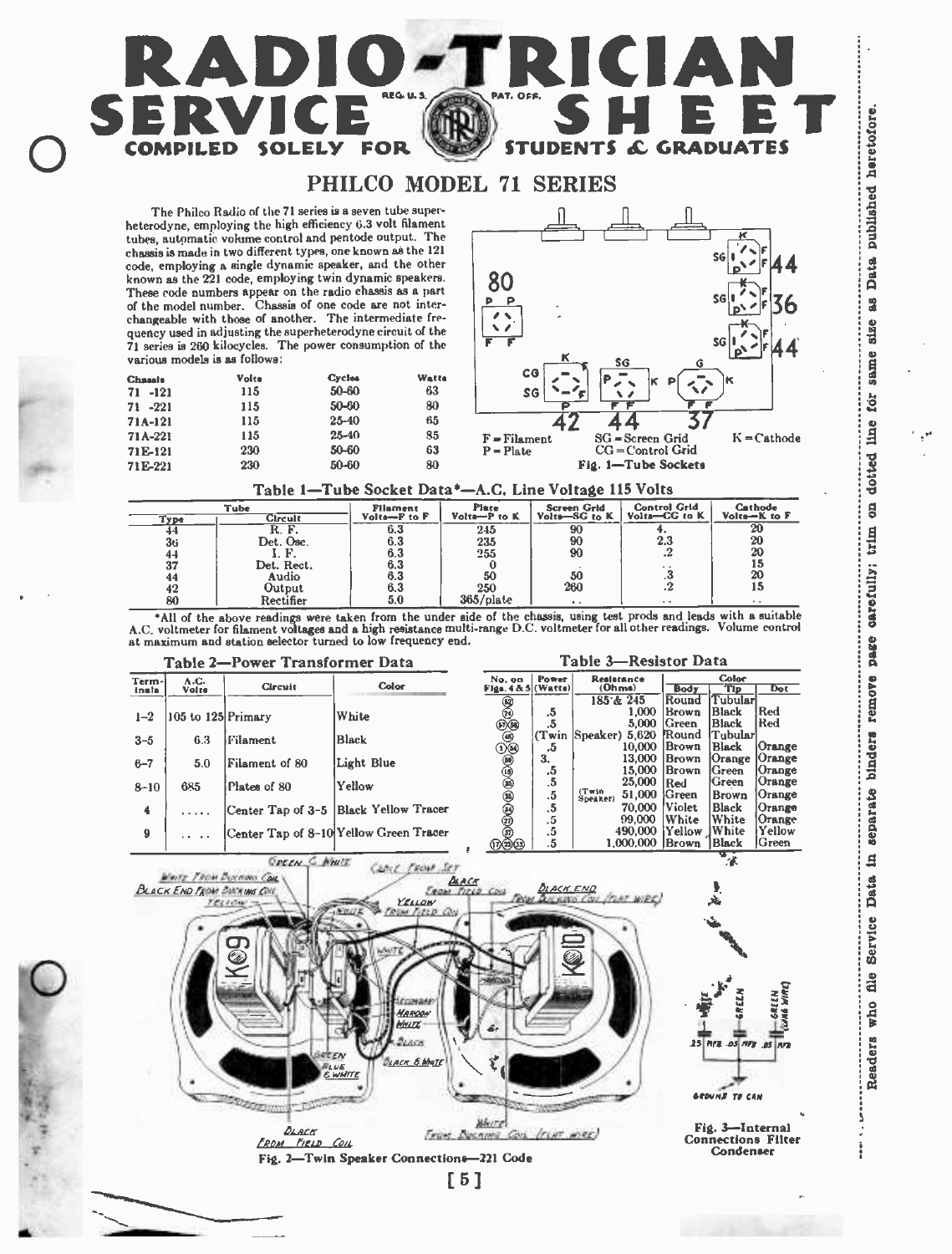

Fig. 5-Parts Diagram

Jim

 $\overline{\phantom{a}}$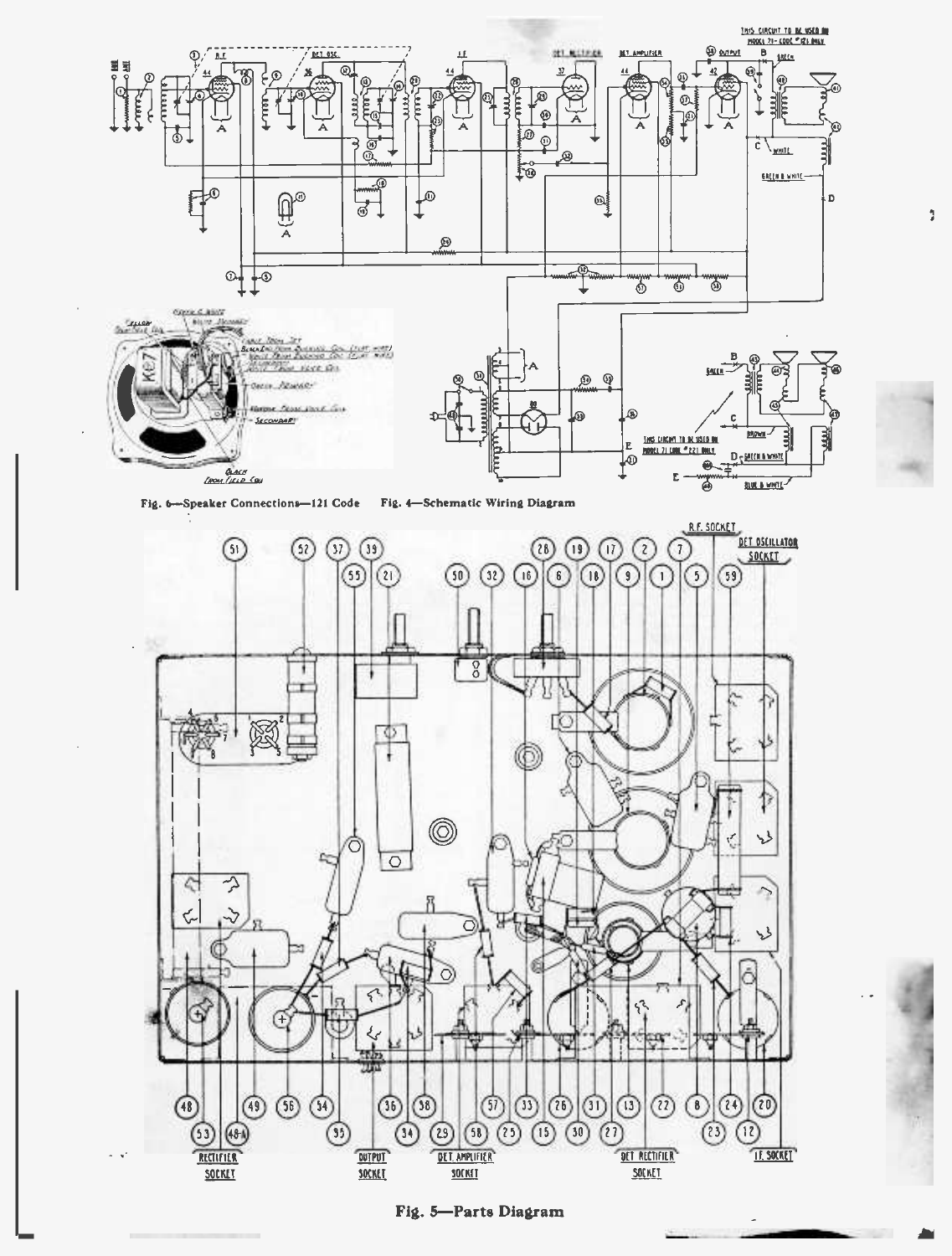# A CHAT WITH **THE N.R.I. DIRECTOR**

## POOR AMERICA

THE Republicans scold the Democrats; Democrats blame Republicans; both fly at <sup>1</sup>throats of the Wets and Drys and all tell us the others have driven the country to the dogs.

This is not a campaign speech; I'm. not electioneering—and I'm not blaming any party or organization for anything except the state-

to the dogs. Poor America, whose people only have an income of something over 52 billion dollars a year and carry a mere 109 billion dollars worth of insurance.

Poor America must be broke. Its people have only purchased 16,500,000 Radio receivers, an investment of over  $1\frac{1}{2}$  billion dollars, and the Radio Industry feels so bad about America going to the dogs that it is investing another 200 million dollars in its business for the 1933 season.

Of course Americans realize the situation. They realize that their country has been tossed to the dogs—that's why they just recently purchased 2 billion dollars worth of domestic mechanical refrigerators—and incidentally Americans have more telephones than all the rest of the world put together and three times as many automobiles as are owned by all other nations.

There's an automobile in the United States<br>for nearly every family and we Americans have a decided tendency to own our homes-<br>in fact, we have more home owners than any<br>other nation.

And America is so short of spending money that only 75 million people, five -eights of our entire population, attend moving picture shows each week. In 1931 America only bought and consumed 114 billion pounds of candy, about ten and a half pounds for every man, woman, and child in the country.

E. R. HAAS Vice President and Director



But-

America has gone to the dogs-Poor America.

ment that "the country has gone to the dogs." We've had a depression, and a bad one. I'll admit that. But we've had others and we Poor America; our gloomists have sent her lived through them and still climbed to new the dogs. Poor America, whose people only heights in wealth and prosperity. All we need We've had a depression, and a bad one. I'll lived through them and still climbed to new is courage and a little patience.

> The late Thomas A. Edison, to whom the Radio and Electrical Industries owe a great measure of their success, is quoted as saying:

> "My message to you is: Be courageous. I have lived a long time. I have seen history repeat itself again and again. I have seen many depressions in business. Always America has come out stronger and more pros-perous. Be brave as your fathers before you. Have faith. Go forward."

Need I say more ?

If America has gone to the dogs-the dogs are lucky.

### A CORRECTION

On page 3, August, 1932, issue of National Radio News the destenations under five of the tubes illustrated had a "B" after the number. This is an error. The "B's" should not be included. The tube numbers are '46, '57, '56, '82, and '58. Please correct your file copy.

### National Radio News

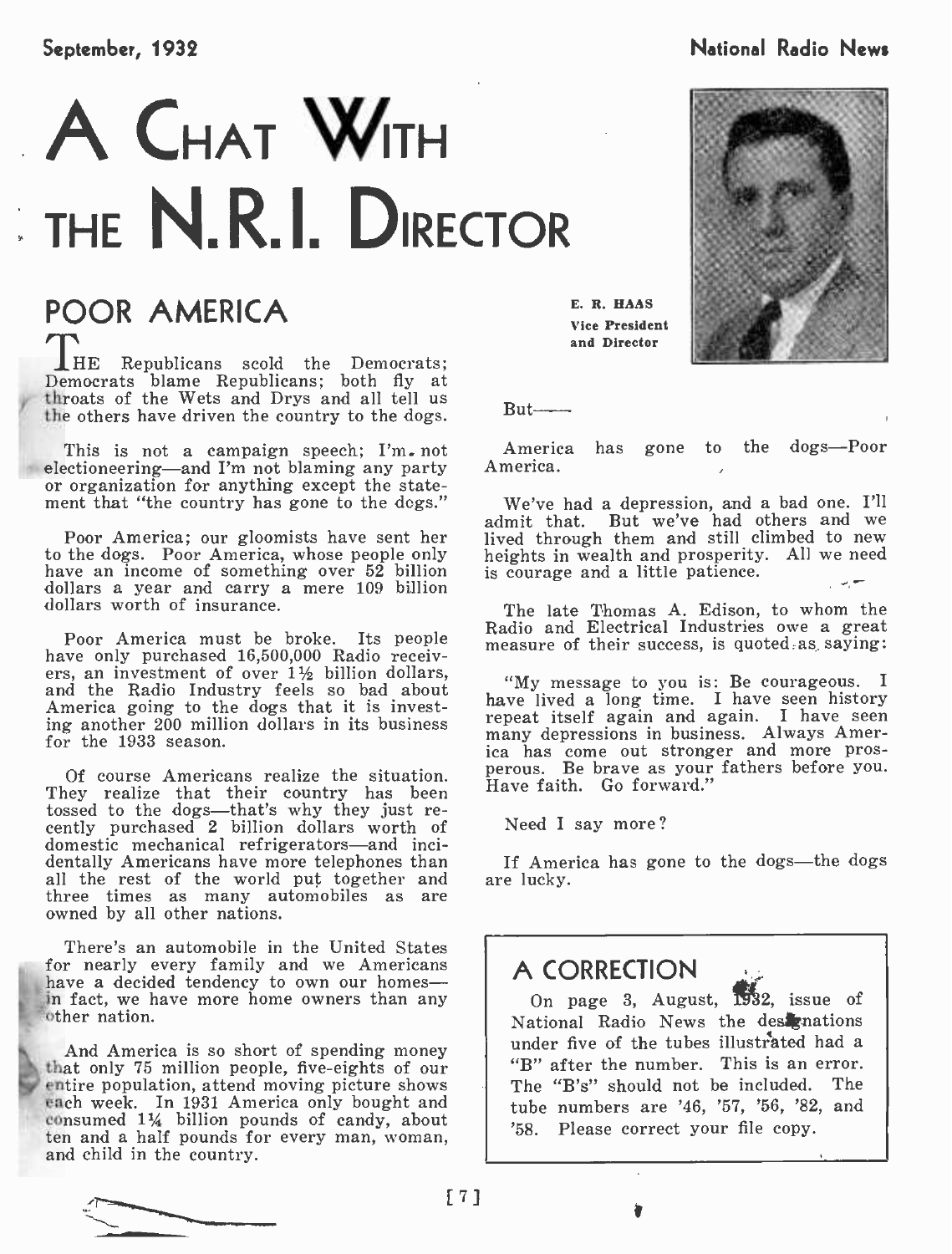

Timing Races



Opening Doors in Restaurants



Controlling Filling Mechanisms to prevent over -filling



Punch-Press Safety Devive



Controlling Electric Signs



Opening Garage Doors

up -to -date stores are there in your city or neighborhood? Ask them how valuable their display windows are. Ask them if they would<br>be interested in making them is but one answer-yes. You can point out to them the advantage of leaving their windows dimly lighted, until a pedestrian approaches and then have them automatically flooded with light. The attention value of the sudden illumination is tremendouspeople simply must look. Besides the advertising value there is a great saving in the cost of the electric current.

Suppose a store wishes to  $\frac{C_{01}}{C_{01}}$ have an electric display in oi the window which can be a people looking in the window,<br>simply by holding their holding their hands in front of a mirror. What a method for advertis-<br>ing electric ironers, washing Do you think there is any question whether people device? Hardly!

Yet such display can readily be put to work with against eye strain. photoelectric apparatus.



Checking Theatre Admissions

# PUTTING PH  $\mathsf{To}$

Tow many progressive, And this is not the limit of<br>not-o-date stores are possibilities. Not by any means. And this is not the limit of In fact the possibilities for ap-<br>plications for commercial work are practically unlimited.

even more valuable. There What an advertisement for them Restaurants offer a big market. as an up-to-date restaurant when they have installed the automatic<br>door control that opens the kitchdoor control that opens the kitch-<br>en door every time a waiter approaches with a tray full of dishes. The first restaurant in any community to install these units will get plenty publicity.

turned on and off at will by which would ring a bell when a<br>noonle looking in the window car passed a certain point, in ad-Service station attendants are often inside when a car drives in. Prompt service requires that they receive immediate notice of cus tomers entering the driveway Consider the advertising that the company could work up around a photoelectric installation dition to the great convenience. and improved service.

ing electric ironers, washing of offices and drafting rooms present<br>other electrical apparatus. a lucrative market for illuminawould stop and use this novel suits of poor illumination—a rapid<br>device? Hardly! increase in errors, weakened eye- $Schools$   $-$  factories  $-$  banks  $$ a lucrative market for illumina-<br>tion control apparatus. We're tion control apparatus. all acquainted with the costly re. sults of poor illumination-a rapid sight, lowered efficiency. Schools<br>should protect their pupils should protect their pupils against eye strain. Factories can increase production and reduce waste through proper illumination. Offices can reduce er-<br>rors, increase clerical output and efficiency, improve health, and keep their workers in much better spirits by supplying sufficient light at all times. In addition, photoelectric control on lights results in a saving of electricity by eliminating waste.

 $[8]$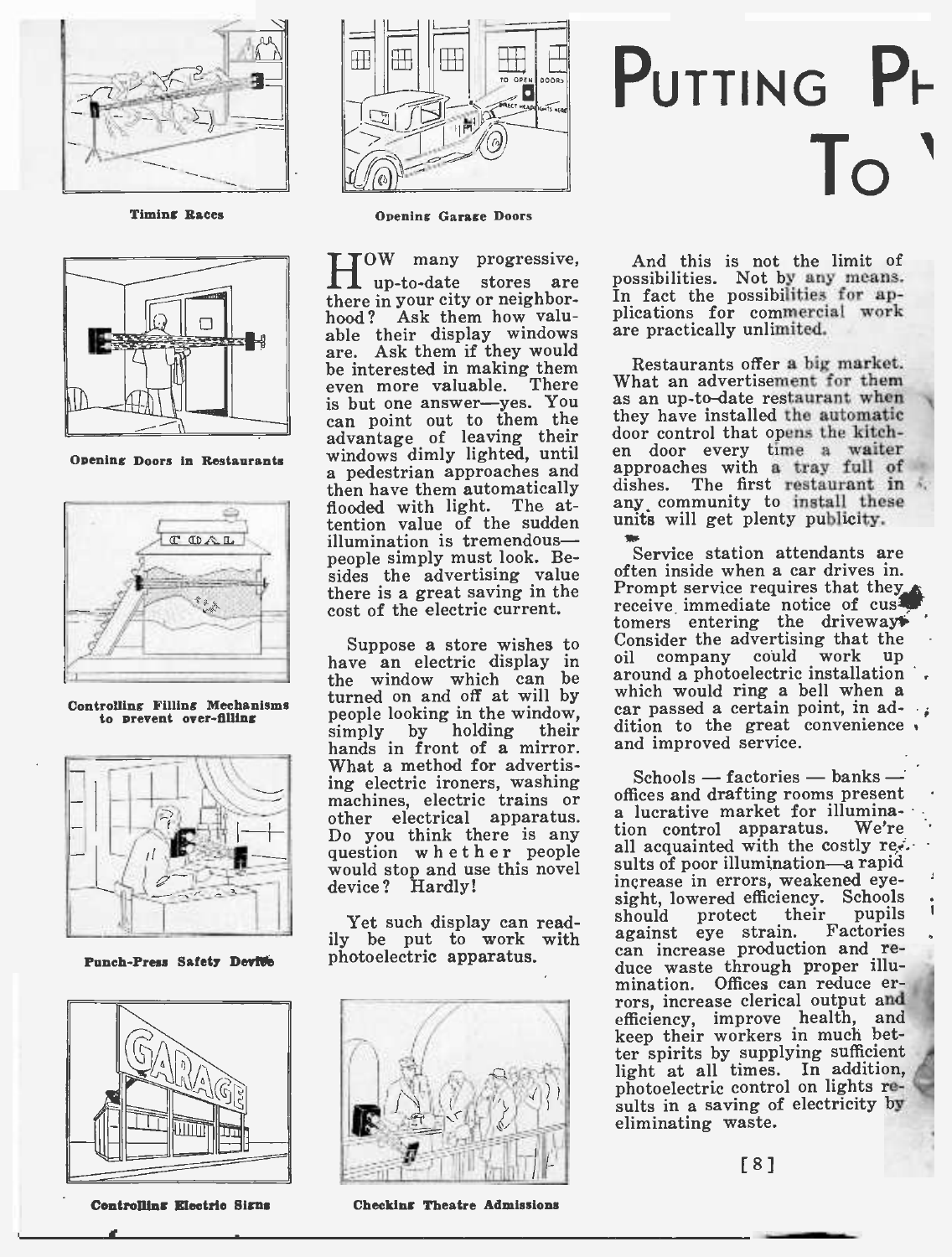## )TOELECTRICS YORK

Are there factories in your <sup>1V</sup> community? In addition to light control they can use photoelectries profitably applied in various ways to production.

<sup>A</sup>partial list of the possible uses of photoelectrics follows:

- I. Electric Counters Controlled tric Counters Controlled a no attendant<br>by Light Interruptions -- Corridors and
	- (a) Counting traffic on Thor-
	- oughfares or Bridges.<br>(b) Counting persons entering stores.
	- $(c)$  Counting persons entering  $V$ . ball parks, theatres, boarding boats, etc.

II. Advertising Displays-

- (a) In banks and store win
	- dows.<br>(b) Operating washing machines, electric fans, or<br>other electrical devices in<br>appliance stores from a mirror placed directly outside of store window.
	- (c) Turning on window lights when infrequent passers-by at night interrupt a light beam across the sidewalk.
	- (d) Controlling an automatic electric pick -up to greet customers entering stores,<br>
	announce daily specials, uncrowded. Many sales can etc.

- (a) For operating alarms when the light beam is interrupted by trespassers.
- (b) Indicating the approach of customers in stores and
- gasoline filling stations. (c) Lighting a store interior upon approach of a tres-<br>passer.
- (d) Lighting a store interior by the watchman's flashlight.



Counting Items In Production

- IV. Automatic Illumination Artificial Lights when Daylight drops below a Predetermined Level.
- In Offices Banks Railroad Stations Suburban Stations having
	- Corridors and entrance
	- ways in hotels and apartment buildings Electric signs.
- V. Door Opening Mechan-<br>ism---
	- (a) Controlling door open-<br>ers in public and private garages from automobile headlights or the interruption of a<br>light beam.<br>(b) Opening doors for men
	- or trucks with heavy loads in factories, warehouses, refrigera-<br>tion plants, etc.
	- (c) Controlling door open-**T** restaurants when a waitress ap-<br>proaches the door.

### VI. Traffic Control.

Euc. be made to enterprising con-<br>III. Signalling Systems—<br>(a) For operating alarms when Radio-Trician. Put Photo-<br>electrics to work making you The photoelectric field is cerns by the wide-awake Radio-Trician. Put Photomoney.

> National Radio News ac-<br>knowledges with thanks the assistance of the G-M Lab-<br>oratories, Inc., manufactur-<br>ers of the G-M Foto Switch,<br>1731-35 Belmont Ave., Chicago, in the preparation of<br>this article. They will be<br>slad to furnish details of their photoelectric products upon request.



Store Window Illumination Control



Device to Stop Machine if Paper Breaks



Traffic Control



Counting Traffic Over Toll Bridges



Grading Opacity of Paper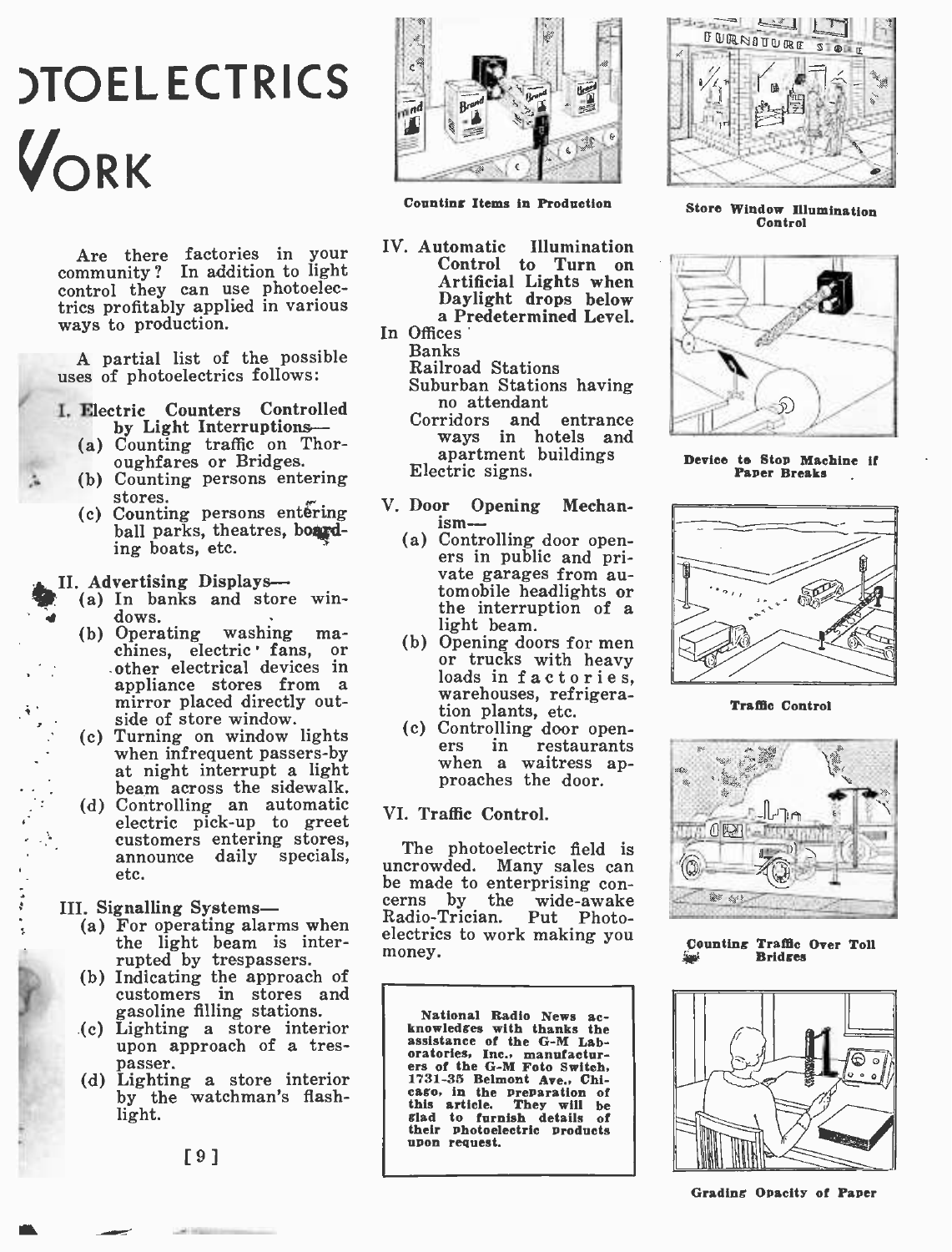

### ARE YOU TROUBLED by the QUESTION MARK?

By MARK KEYES, National Radio News Staff

Still thinking ? What are you thinking about? going to do? Thinking<br>about fall and winter coming on and wondering how you are going

to make some money ?

Well, it's time to stop that thinking; time to do something about it. You've had all  $f_t$ summer to think and lay your plans for your fall Radio work. Now it's time to put those thoughts into action.

Don't know what to do ? Just what have you been thinking about all summer? Have you just been sitting around with a troubled So now, stop thinking<br>look on your face, complaining all the time, make every minute of look on your face, complaining all the time, no people will ask you what you are going to do-and you can answer: "I'm thinking about that now "? That's just an excuse to keep from getting right down to action.

Now, here's a happy thought for you. You know most everyone is going to be interested in the World Series this fall, but not every- one who is interested is going to see them. But take it from me they are going to hear them. Perhaps their Radios aren't in per- fect condition. That's where you come in.

See that they do hear the World Series by fixing their Radios up properly.

People are always interested in college foot ball games. The most popular ones are broadcast. Make it possible for your customers to think they are right on the fifty-yard line.

There is another event of importance this fall. Election! Your customers will want to hear the campaign speeches; they'll want their Radios in top notch condition so they'll be able to hear every word, to get the returns as rap-<br>idly as they are known.

So now, stop thinking and get to work-<br>make every minute of

your time pay from now<br>on—talk to your customers -pep them up over the coming events of this fall and winter. They'll want to hear it all and they aren't going to be  $\int$ able to buy new Radios, so they'll want their old ones just as good as new and you're the one to and you'r'e the one to<br>make them that way. Go to it!



Brownsville, Texas.



Dear Mr. Smith:

It is with great pleasure that I tell you that after having com- pleted twenty lessons in the N. R. I. Course, I landed my present job as Flight Radio Operator with the Pan American Airways, Inc.

The N. R. I. Course helped me to take the Government Examination for the Radio Operators License and opened the doors for a splendid position at a good salary.

That is why I recommend strongly your Course for any young man who is interested in this splendid profession. Radio is to me the most interesting and fascinating career that one may choose.

R. SIGLER.

 $\cdot$  in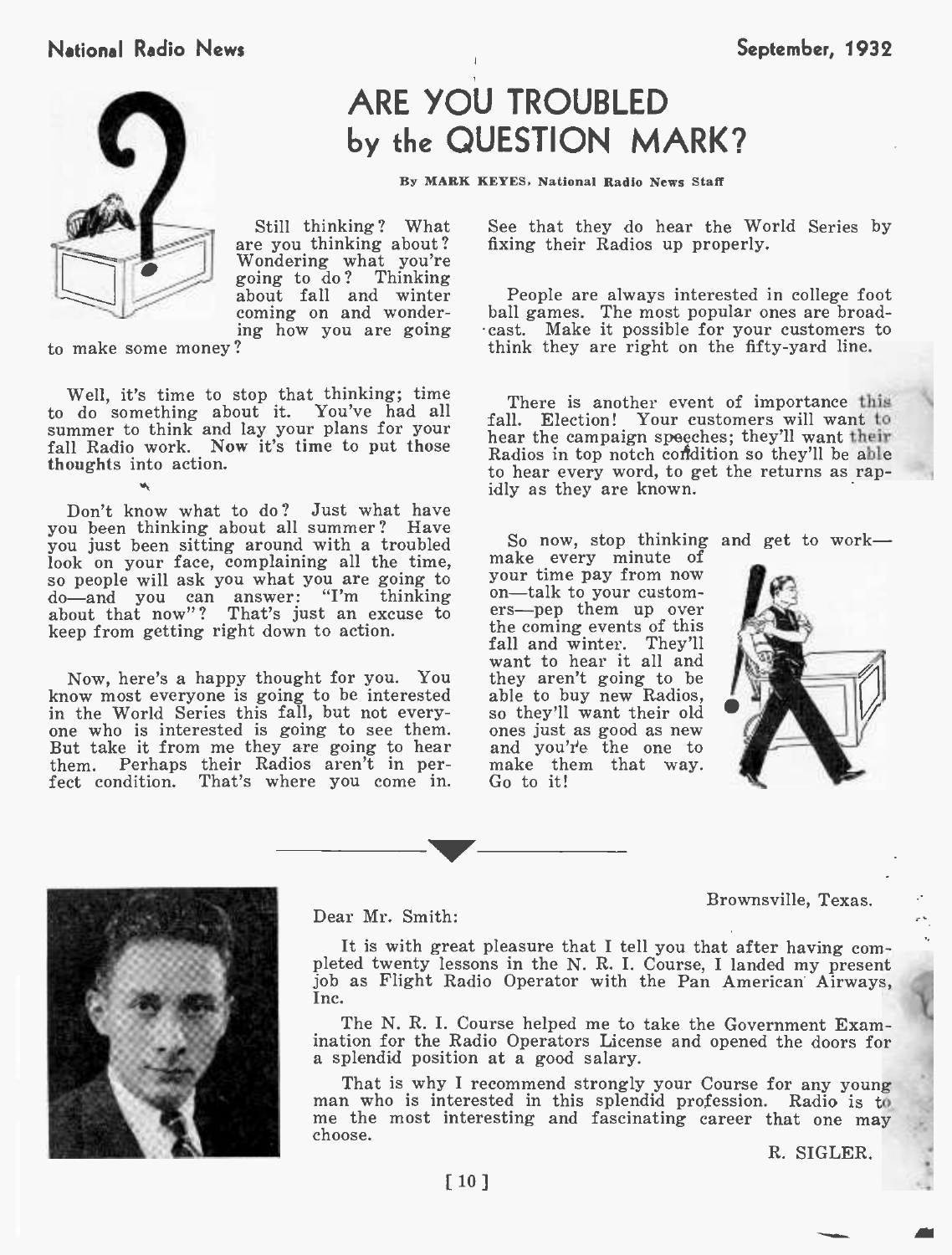### **PHILCO MODEL 91 SERIES**<br>The Philco Radio of the 91 series is a nine tube super-

COMPILED SOLELY FOR  $\gg$  STUDENTS  $\&$  GRADUATES

heterodyne, employing the high efficiency 6.3 volt filament tubes, automatic volume control, shadow tuning, and push-pull pentode output. The chassis is made in two different types, one known as the 121 type, employing a single dynamic speaker and the other known as the 221 type, employing twin dynamic speakers. These type numbers appear on the radio chassis as a part of the model number. Chassis of one type are not interchangeable with those of another. The intermediate frequency used in adjusting the superheterodyne circuit of the 91 series is 2G0 kilocycles. The power consumption of the various models is as follows:

| Model      | Volta | Cycles    | Watts |
|------------|-------|-----------|-------|
| $91 - 121$ | 115   | 50-60     | 90    |
| 91-221     | 115   | 50-60     | 95    |
| $91A-121$  | 115   | $25 - 40$ | 92    |
| 91A-221    | 115   | 25-40     | 97    |
| 91E-121    | 230   | 50-60     | 90    |
| 91E-221    | 230   | 50-60     | 95    |



Fig. 1-Tube Sockets

Table 1-Tube Socket Data\*-A.C. Line Voltage 115 Volts

|           | Tube           | Filament<br>Volta | Plate<br>Volts | Screen Grid<br>Volts | <b>Control Grid</b><br><b>Volts</b> | Cathode<br>Volta |
|-----------|----------------|-------------------|----------------|----------------------|-------------------------------------|------------------|
| Type      | <b>Circuit</b> |                   |                | ---                  |                                     |                  |
| 44        | R.F.           | 6.3               | 200            | 50                   |                                     | 25               |
| 36        | $Det. -Osc.$   | 6.3               | 250            | 80                   | 10                                  |                  |
| 44        |                | 6.3               | 250            | 85                   |                                     |                  |
| 37        | Det.-Rect.     | 6.3               |                | $\cdots$             |                                     |                  |
| 37        | $Det. - Amb.$  | 6.3               | 60             | $\cdots$             |                                     |                  |
| <b>OH</b> | Audio          | 6.3               | 100            | $\cdots$             |                                     |                  |
| 42        | Output         | 6.3               | 240            | 250                  | 15                                  |                  |
| 42        | Output         | 6.3               | 240            | 250                  | 15                                  | 15               |
| 80        | Rectifier      | 5.0               | 310/Plate      | $\sim$ $\sim$        | $\cdots$                            | $\sim$           |

\*All of the above readings were taken from the under side of the chassis, using test prods and leads with a suitable<br>A.C. voltmeter for filament voltages and a multi-range D.C. voltmeter for all other readings. Volume cont

#### Table 2-Power Transformer Data

| Table 3-Resistor Data |  |
|-----------------------|--|
|                       |  |

|                         |                | $1401C + 1000C$ $14010V$ |                     |                          |                     |                      |                 |              |                |                |
|-------------------------|----------------|--------------------------|---------------------|--------------------------|---------------------|----------------------|-----------------|--------------|----------------|----------------|
| Termi-                  |                |                          |                     | Nos. on                  | Resistance<br>(ohn) | Power<br>(Walts)     | Termi-<br>nals. | Body         | Color<br>Tip   | Dot            |
| nals                    | A.C. Volts     | Circuit                  | Color               | Figs 4                   | 900                 | $\ddot{\phantom{0}}$ | $1-2$           |              |                |                |
|                         |                |                          |                     | Single<br>$\circledast$  | 2700                | $\sim$               | $2 - 3$         | LONG         |                | <b>TUBULAR</b> |
|                         |                |                          |                     | Spealer                  | 95                  |                      | $3 - 4$         |              |                |                |
| $1 - 2$                 | $105$ to $125$ | Primary                  | White               |                          | 205                 | $\cdot$ $\cdot$      | $4 - 5$         |              |                |                |
|                         |                |                          |                     |                          | 136                 | $\ddot{\phantom{0}}$ | $1 - 2$         |              |                |                |
| $3 - 5$                 | 6.3            | Filament                 | Black               | @a Twin                  | Blank               | $\sim$               | $2 - 3$         | LONGI        |                | TUBULAR        |
|                         |                |                          |                     | Speaker                  | 85                  | $\sim$               | $3 - 4$         |              |                |                |
| $6 - 7$                 | 5.0            | Filament 80              | Blue                |                          | 205                 | $\cdots$<br>.5       | $1 - 5$         | Brown        | Black Red      |                |
|                         |                |                          |                     | ⊛                        | 1,000<br>10,000     | $.5\,$               | .               | iBrown.      | Black  Orange  |                |
| $8 - 10$                | 670            | Plates of 80             | Yellow              | $\widetilde{\mathbb{Q}}$ | 15,000              | .5                   |                 | Brown        | Circen  Orange |                |
|                         |                | Center Tap               | <b>Black Yellow</b> | ◉<br>⊛                   | 25,000              | .5                   | .<br>1.111      | lRed         | Green Orange   |                |
| $\overline{\mathbf{4}}$ | $\cdots$       | of $3-5$                 | Tracer              |                          | 13,000              | ι.                   | .               | Brown        | Orange Orange  |                |
|                         |                |                          |                     |                          | 99.000              | .5                   | 1.1.1           | White        | White  Orange  |                |
| 9                       | $\cdots$       | Center Tap               | Yellow Green        | $\circledcirc$ 30        | 490,000             | .5                   | 1.1.1           | Yellow       | White Yellow   |                |
|                         |                | of $8-10$                | Tracer              | ۰<br>⊛                   | 1,000,000           | $\sqrt{5}$           | $-1 - 1$        | <b>Brown</b> | Black Green    |                |
|                         |                |                          |                     | ⋒                        | 1.000.000           |                      | $\cdots$        | Brown        | Black  Green   |                |



to the control

a, r





Fig. 3- Internal Connections Filter Condenser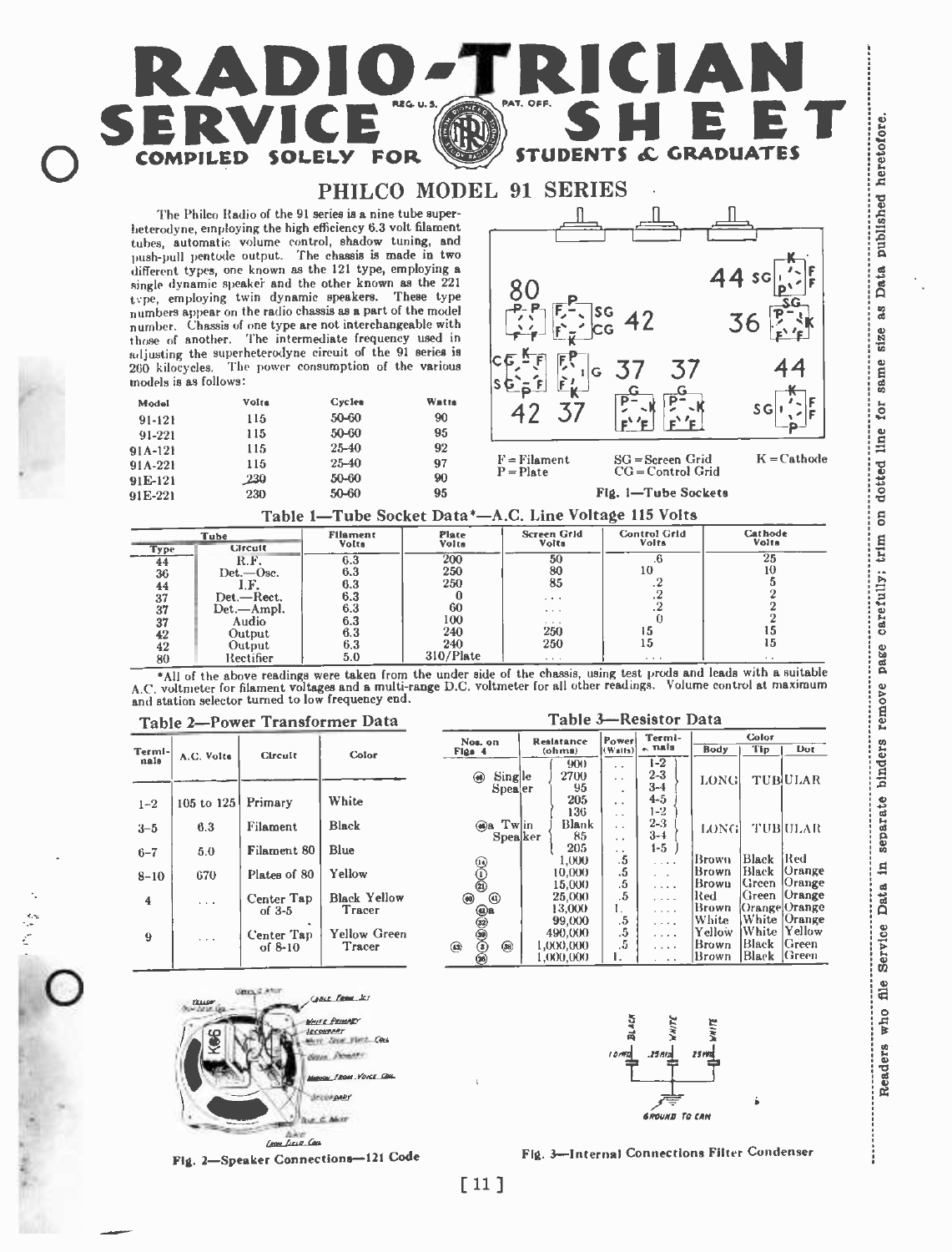

Fig. 4-Schematic Wiring Diagram

[12]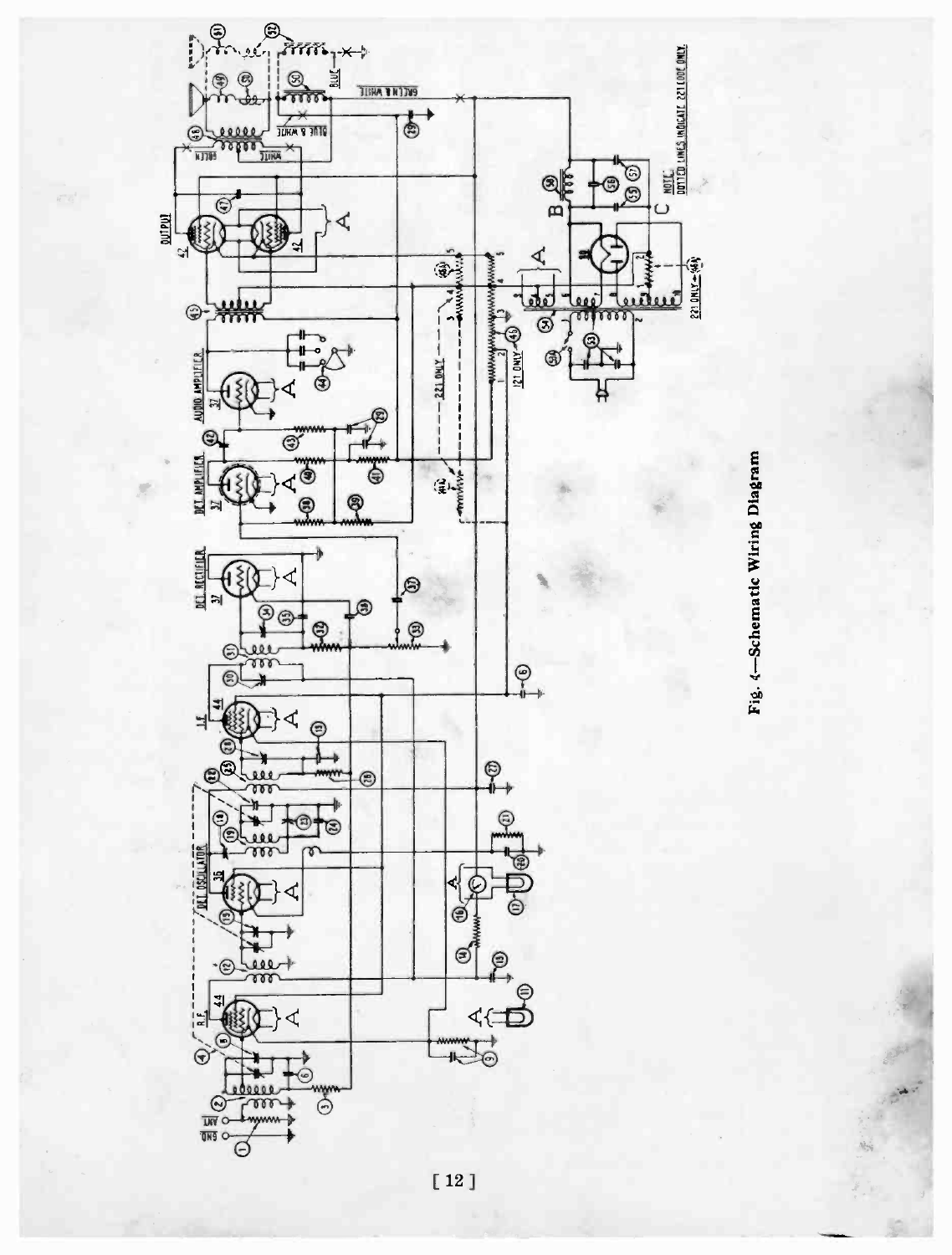

### MANUFACTURER CHANGES POLICY

Realizing the importance of the trained service man, out in the field, giving full credit<sup>\*</sup> to his value in keeping sets sold and operating perfectly, one of the "old line" manufacturers has changed its policy. This change constitutes a definite recognition of the service man as an important link between the manufacturer and the set owner. The manufacturer is Philco.

It is their desire to see that independent Radio service men are given all possible information on the Philco line so that the great number of Philco set owners may have com- petent service men available when needed.

It is also a part of their plan to make genuine Philco parts available to the service men, which will of course react favorably to Philco sets in operation and to the benefit of the Radio service men.

Philco would like to hear from every Radio-Trician who is operating an independent Radio service business. It is their desire to contact these service men and supply them with the Philco parts catalog and Philco wiring diagram booklet.

The N. R. I. Alumni Association headquarters and the National Radio Institute are in full accord with this policy and it is hoped that all graduates who are operating independent service businesses will communicate<br>
with Mr. J. R. Jackson, Service Department,<br>
Philco National Service Station, Allegheny lo<br>
Avenue and "A" Street, Philadelphia, Pa. m

### DEVELOP HEALTH LAMP

Many Radio -Tricians, especially those in business for themselves, are frequently con sulted on matters regarding household electrical . equipment.

For that reason, and for the purpose of general information we want to tell you about a new health lamp, known as the Sirian Ultra-Violet Lamp, which has been developed by the Arcturus Radio Tube Company, Newark, N. J. They believe this lamp heralds a new era in healthful lighting since it provides both ultraviolet rays and pleasant illumination.

In laboratory tests by universities, scientists and physicians, Sirian Ultra- Violet Lamps have proved that they are the closest approach to the sun, radiating the same kind of ultra -violet rays. The beneficial rays from this lamp are mild and can be absorbed without danger. The special glass which is used positively prevents all short harmful rays that are apt to prove dangerous, precluding the necessity of goggles or other precautions.

The lamp is designed to fit any lighting socket and does not require transformers or other additional apparatus. It replaces any incandescent bulb and operates without noise or dirt. The lamps are made in 60, 100, 150 and 300 watt sizes and are priced considerably lower than any ultra-violet equipment on the market.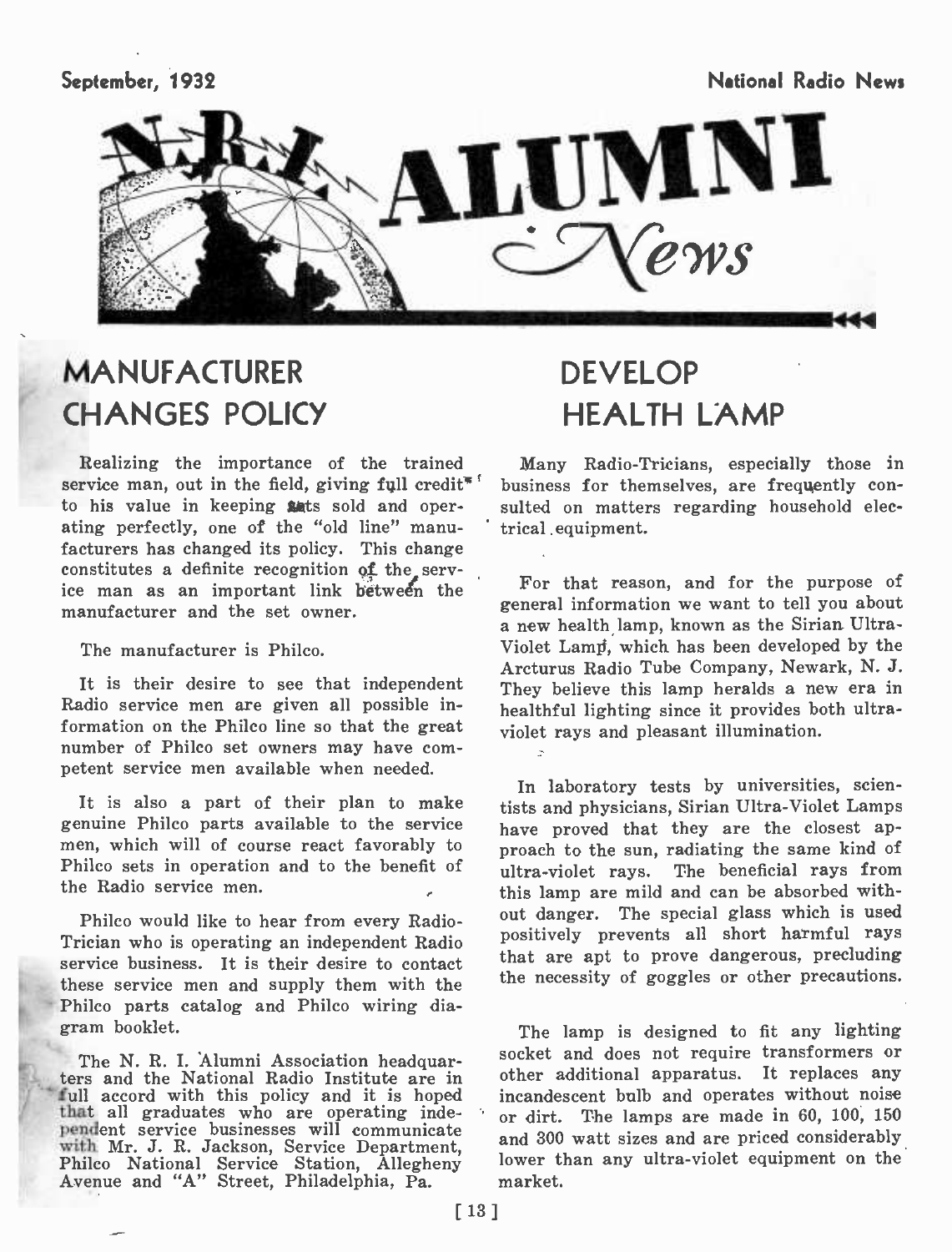

Habit is a cable; we weave a thread of it every day, and at last we cannot break it.-Horace Mann.

INDEX

| $\mathfrak{L}$<br>3<br>$\mathbf{4}$<br>4<br>$\overline{a}$<br>÷, |
|------------------------------------------------------------------|
|                                                                  |
|                                                                  |
|                                                                  |
|                                                                  |
|                                                                  |
|                                                                  |
|                                                                  |
| $8 - 9$                                                          |
| Are You Troubled by the Question Mark?<br>10                     |
| 10                                                               |
|                                                                  |
| 13                                                               |
| 13<br>Develop Health Lamp.                                       |
| 14                                                               |
| Did We Ask You to Enroll Again?<br>14                            |
| 15                                                               |
| 16                                                               |
|                                                                  |

The service man knows, perhaps better than any other person, the false economy of "cheap" Radio tubes. In the majority of his service problems, the trouble can be traced directly to inferior tubes, as the cause. These poor tubes, in order to compare, favorably with better makes (usually, only as far as volume is concerned) draw excessive current from the source of power sup-<br>ply. If this source be batteries, then frequent replacement is the resultant necessity; if the power pack of an electric receiver, then a heavy demand is placed on<br>an electric receiver, then a heavy demand is placed on<br>the rectifier tube, thereby decreasing that unit's number of hours of service, while the increasing that unit's number<br>of hours of service, while the increased current flowing<br>through resistors causes erroneous voltages to be ap-<br>plied to the various circuits as well as breakdown resistors, themselves. Even one poor tube may cause improper voltage to be applied to the remaining good tubes, making them incapable of giving perfect coopera- tion.

facts, but, once told of them can take the future pre-<br>caution of seeing that his receiver is equipped with<br>EVEREADY RAYTHEONS.

And now that the listener has been warned, let me also add a word of warning to those service men who are impartial in their replacement of tubes (unfortu-nately, there are a few): "Always make certain before replacing with any other kind of tube, that there are no EVEREADY RAYTHEONS in the receiver, or have ready a good answer (if possible) for, 'Is it as good as an EVEREADY RAYTHEON?'"

This letter, written by Graduate Orville Buser, Pasadena, Calif., won a prize in the National Carbon Co. best letter contest.

### DID WE ASK YOU TO ENROLL AGAIN ?

By S. M. Armstrong Student Service Director



AFTER you enrolled with N. R. I., did you ever get literature asking if you were interested in N. R. I. training, and again advising you to enroll?

You have possibly received such literatureand you may get more. So let me explain how this happens.

First. Some N. R. I. student, who does not know that you are already a member of N. R. I., may send in your name as a prospective student. Your name may even be sent to us by some fellow you do not know per-<br>so, ally.

Second. Manufacturers and distributors of Radio apparatus and accessories frequently supply us with names of their customers, believing that these customers might be interested in the N. R. I. Course. We naturally write to each man whose name we receive.

Whenever you buy Radio apparatus, it is possible that we may later receive your name as a prospective student.

The average listener cannot, of course, know these and prevent this literature from going out to<br>cats, but, once told of them can take the future pre-<br>wou. But this would take time that we'd rather Now that you understand how it happens, I feel pretty sure that you won't mind if you Of course, we could check our files with the name of every prospective student we receive, and prevent this literature from going out to you the very best of service on the THINGS THAT REALLY COUNT-your lessons!

> So if you ever get a "sales letter" from N. R. I., don't bother to write us. Just note your name and student number on the "sales letter" and return it to me-then I'll see that the matter is properly handled.

Thanks for your cooperation!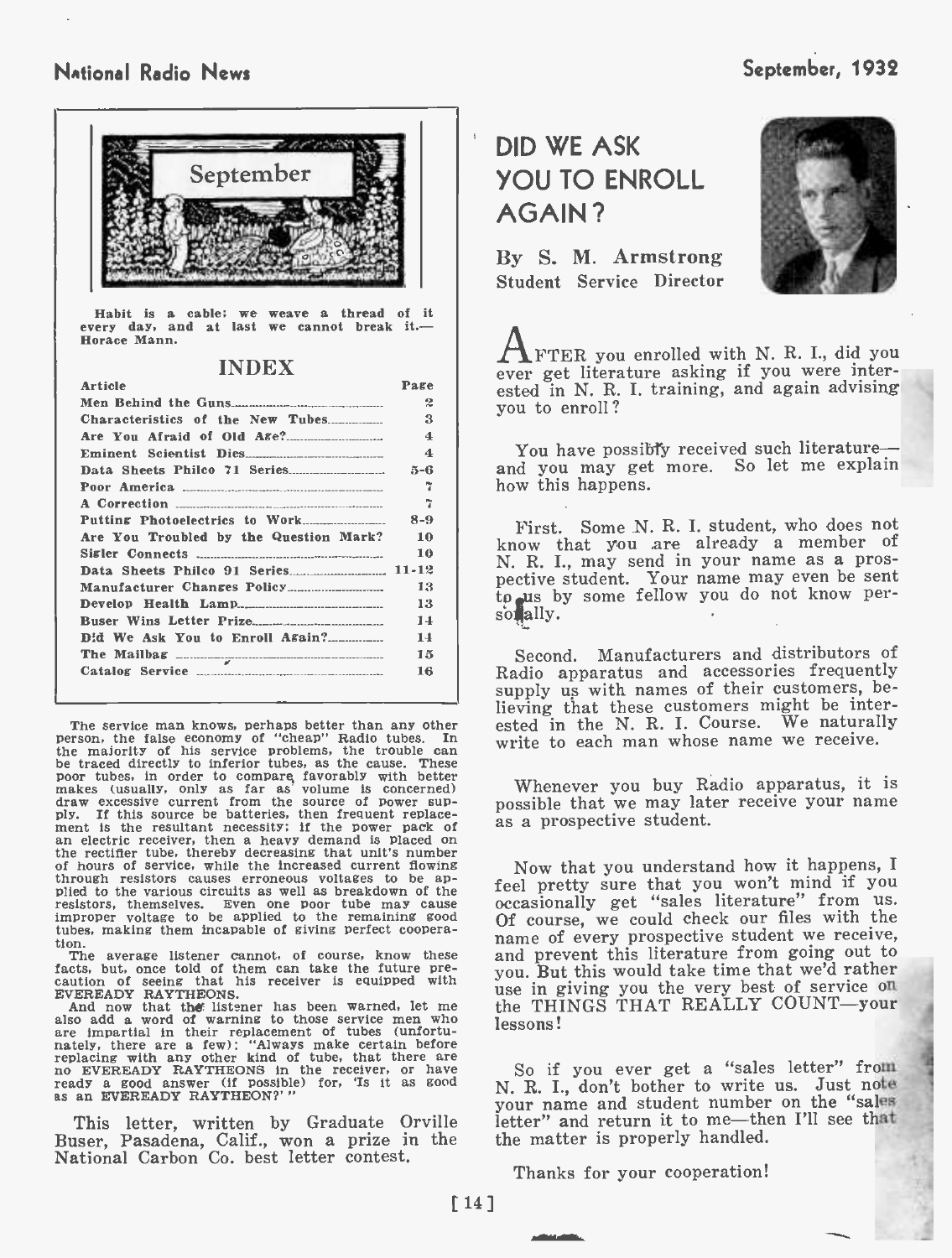

#### ALVIN PAGEL, ST. PETER, MINNESOTA

I thought the fellows might be interested to know I have been experimenting with television. I have a television image receiver, also a radio visor. For several weeks I have been receiving television images from Sta-<br>tion W9XG, Lafayette, Indiana, operating on a frequency of 2800 K. C., 1500 watts. They have been televising news reels and under favorable weather conditions I receive them with fairly good results. It surely is an interesting field. It won't be long before every home will have television. My friends here think that I am will have television. My friends here think that I am two some kind of a magician; they don't understand the principle of television. I am the only one here who has a television receiver.

#### æ. PAUL W. SEELY, UPPER DARBY, PA.

I ran across a Radio recently in an apart-<br>ment house. Some of the favorite stations strip to the battery terminal post. could not be heard at all and the rest were weak. By merely improving the aerial and ground wire all of the stations came in fine. This resulted in a delighted customer and three other jobs for me netting \$27.00.

#### RALPH H. WALKER, COLUMBUS, OHIO

Here is a little note on service of an Atwater Kent A. C. Job. 224 -227 -245 -280 tubes a T. R. F. radio. There had been service men from the dealers, and also from the Jobbers try to service this set, with no satis-<br>faction. The set was very noisy, fading, and almost lintermittent reception. Tubes tested O. K., voltages of<br>O. K. So I took the pan off and found three bolts 1 holding the gang condenser were not absolutely tight. This being done, set worked fine without oscillations, and no fading.

#### ALBERT FABER, HUNDSONVILLE, MICHIGAN

The story, "Beware of the Tin Roof," by Andrew Ney, which appeared in the July News under Alumni News, prompts me to relate that I once serviced a receiver that had a fading and crackling noise in the speaker caused by the ground wire being twisted around a rusty nail.

Always look for the LITTLE things.

Here's a Canadian Ham. Harry C. Hey - wood operates amateur station VE4KS at <sup>928</sup> Montgomery St., W., Moose Jaw, Sask., Can-ada.

### A COMEBACK AT BILL STEFFEN

I have just read the suggestion of Mr. William F. Steffen of Milwaukee.

<sup>I</sup>have tried the idea which Mr. Steffen suggests a number of times during the past five years and it fails when done just as he suggests. Here's  $why:$ 

On a new battery where terminal posts are absolutely tight the idea is good. But as a battery gets older the terminal posts loosen slightly; there is sufficient acid which creeps up around the posts, to reach the Fahn-<br>stock clips and destroy them; cause the copper wire to<br>be eaten away, destroy the insulation, etc.

Now here is the method which I use:<br>
Solder a strip of  $1/16$ " sheet lead  $1/2$ " wide and<br>
about 8" long to the Fahnstock clip and solder the<br>
strip to the battery terminal post. Properly done, this keeps the Fahnstock clips and the wire far enough away from the battery so that the acid or the fumes do not attack the clips and wires.

Soldering lead is about the most trying soldering<br>anyone can attempt. I had all sorts of trouble until<br>a man who made acid vats told me that if I would use<br>resin I would not have much difficulty soldering lead,<br>if the work many soldering pastes corroded the lead before the sol-<br>dering could be done.<sup>\*</sup>

<sup>A</sup>last hint about the disagreeable actions of the acid in batteries. If the acid from a battery insists on creeping up the posts on to your connections, a little band of hot paraffin brushed around the lead connecting strip will stop the acid at the paraffin band if it is a half inch to an inch wide. Paraffin is cheap; make the band wide enough and the acid will not creep over it. - Aubry N. Dunn, Elkhart, Ind.

Rudolph W. Raabe, 4523 West Seminary Ave., Richmond, Virginia, operates amateur station W3ZU.

H. A. Logsdon, Salina, Kansas, reports that he has just succeeded in putting two sets in operation upon which a Radio man of eleven years experience had failed.

Just a few lines to inform you that during these depression days have been busy with service work.-J. H. Thompson, Tampa, Fla.